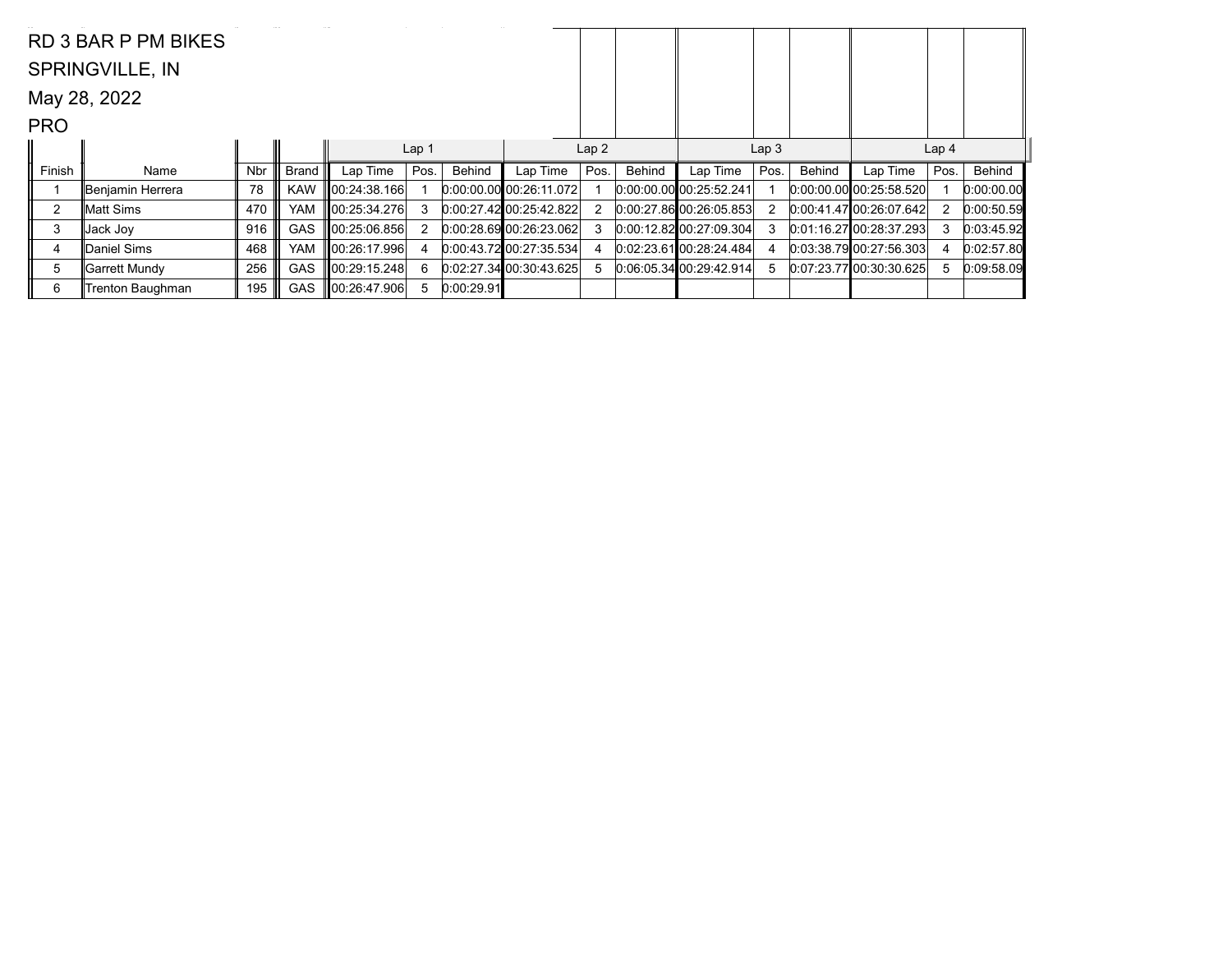|              | RD 3 BAR P PM BIKES    |            |              |               |                  |            |                                 |      |            |                         |                  |        |                           |                  |            |
|--------------|------------------------|------------|--------------|---------------|------------------|------------|---------------------------------|------|------------|-------------------------|------------------|--------|---------------------------|------------------|------------|
|              | <b>SPRINGVILLE, IN</b> |            |              |               |                  |            |                                 |      |            |                         |                  |        |                           |                  |            |
|              | May 28, 2022           |            |              |               |                  |            |                                 |      |            |                         |                  |        |                           |                  |            |
| <b>OPENA</b> |                        |            |              |               |                  |            |                                 |      |            |                         |                  |        |                           |                  |            |
|              |                        |            |              |               | Lap <sub>1</sub> |            |                                 | Lap2 |            |                         | Lap <sub>3</sub> |        |                           | Lap <sub>4</sub> |            |
| Finish       | Name                   | <b>Nbr</b> | <b>Brand</b> | Lap Time      | Pos.             | Behind     | Lap Time                        | Pos. | Behind     | Lap Time                | Pos.             | Behind | Lap Time                  | Pos.             | Behind     |
|              | ∥Mario Tonchev         | 177        | <b>KTM</b>   | 100:28:14.518 | 2                |            | 0:00:30.7500:29:05.914          |      |            | 0.00.00.00 00.29.33.834 |                  |        | $0:00:00.00$ 00:28:42.354 |                  | 0:00:00.00 |
| 2            | ∥Noah Mullins          | 27         | HON          | ∥00:27:43.767 |                  |            | $[0.00:00.00]$ $[00:31:01.105]$ | 2    |            | 0.01:24.4400:31:00.925  | 2                |        | 0.02:51.53 00:30:20.895   | 2                | 0:04:30.07 |
| 3            | James Melton           | 586        | <b>KTM</b>   | 00:29:08.858  | 3                |            | 0.00.54.34 00.33.32.636         | 3    |            | 0.03.56.62 00.35.07.937 | 3                |        | 0.08.03.63 00.37.05.648   | 3                | 0:14:48.38 |
| 4            | ∥Cody Fender           | 601        | <b>KTM</b>   | 00:31:18.979  | 4                |            | 0.02:10.12100:45:08.422         |      | 0:13:45.90 |                         |                  |        |                           |                  |            |
| 5            | Ashton Blanton         | 231        | YAM          | ∥00:42:29.805 | 5                | 0:11:10.82 |                                 |      |            |                         |                  |        |                           |                  |            |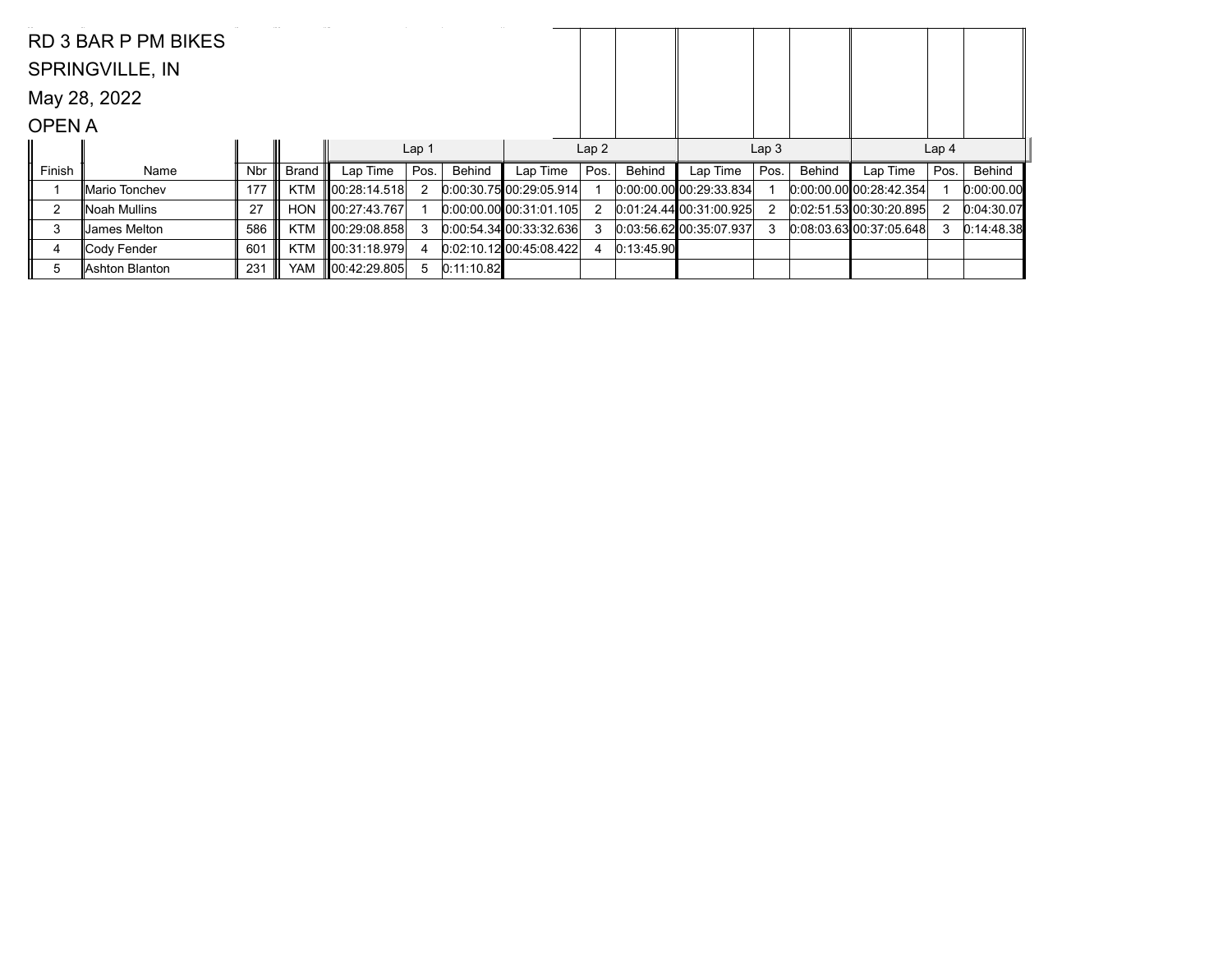|        | RD 3 BAR P PM BIKES    |     |              |               |                  |            |                                |       |        |                                 |                  |        |                           |                  |            |
|--------|------------------------|-----|--------------|---------------|------------------|------------|--------------------------------|-------|--------|---------------------------------|------------------|--------|---------------------------|------------------|------------|
|        | <b>SPRINGVILLE, IN</b> |     |              |               |                  |            |                                |       |        |                                 |                  |        |                           |                  |            |
|        | May 28, 2022           |     |              |               |                  |            |                                |       |        |                                 |                  |        |                           |                  |            |
| 250 A  |                        |     |              |               |                  |            |                                |       |        |                                 |                  |        |                           |                  |            |
|        |                        |     |              |               | Lap <sub>1</sub> |            |                                | Lap 2 |        |                                 | Lap <sub>3</sub> |        |                           | Lap <sub>4</sub> |            |
| Finish | Name                   | Nbr | <b>Brand</b> | Lap Time      | Pos.             | Behind     | Lap Time                       | Pos.  | Behind | Lap Time                        | Pos.             | Behind | Lap Time                  | Pos.             | Behind     |
|        | Jacob Carter           | 291 | <b>HSQ</b>   | 00:32:30.430  | 3                |            | 0.02:05.13 00:32:20.496        | 3     |        | 0.00.41.11 00.31.27.955         |                  |        | $0.00.00.00$ 00:32:56.596 |                  | 0:00:00.00 |
| 2      | ∥Alan Anderson         | 906 | <b>KTM</b>   | 100:30:25.299 | 2                |            | 0.01:16.68000:33:44.516        | 2     |        | 0.01:27.25 00:35.41.007         | 3                |        | 0.02:14.27 00:33:18.717   | 2                | 0:03:54.06 |
| 3      | Daniel Starnes         | 48  | <b>KTM</b>   | 00:29:08.618  |                  |            | $[0.00:00.00]$ $[0.33:33.947]$ |       |        | $[0:00:00.00]$ $[00:34:53.986]$ | 2                |        | $0:01:17.67$ 00:45:47.682 | 3                | 0:10:14.69 |
| 4      | Blake Singleton        | 141 | YAM          | 00:38:18.303  | 4                | 0:05:47.87 |                                |       |        |                                 |                  |        |                           |                  |            |
| 5      | Dylan Moore            | 622 | <b>HON</b>   | 00:39:07.843  | 5                | 0:00:49.54 |                                |       |        |                                 |                  |        |                           |                  |            |
|        |                        |     |              |               |                  |            |                                |       |        |                                 |                  |        |                           |                  |            |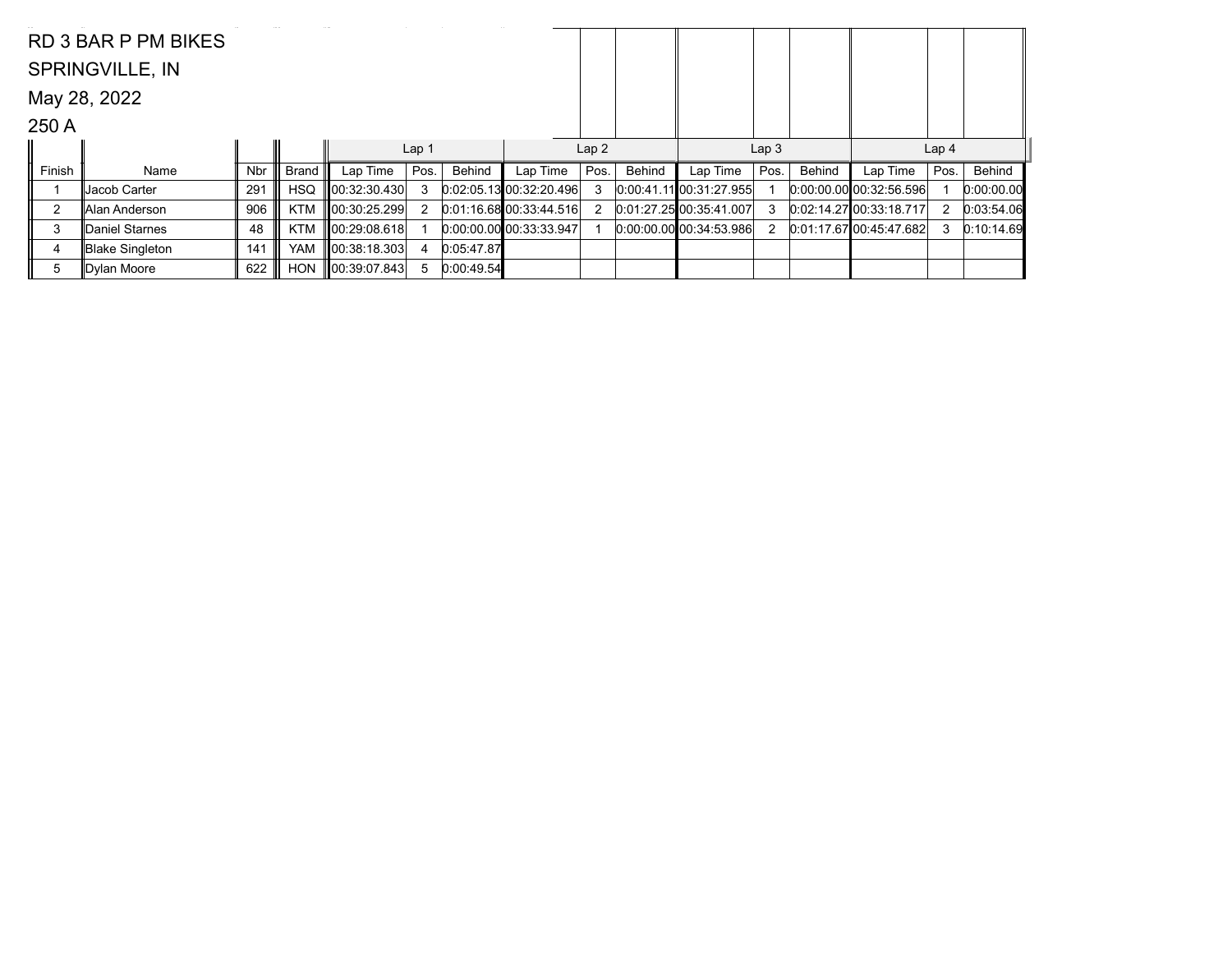|             | <b>RD 3 BAR P PM BIKES</b> |            |            |                    |                  |            |                         |      |        |                                 |                  |            |                         |                  |            |
|-------------|----------------------------|------------|------------|--------------------|------------------|------------|-------------------------|------|--------|---------------------------------|------------------|------------|-------------------------|------------------|------------|
|             | <b>SPRINGVILLE, IN</b>     |            |            |                    |                  |            |                         |      |        |                                 |                  |            |                         |                  |            |
|             | May 28, 2022               |            |            |                    |                  |            |                         |      |        |                                 |                  |            |                         |                  |            |
| <b>VETA</b> |                            |            |            |                    |                  |            |                         |      |        |                                 |                  |            |                         |                  |            |
|             |                            |            |            |                    | Lap <sub>1</sub> |            |                         | Lap2 |        |                                 | Lap <sub>3</sub> |            |                         | Lap <sub>4</sub> |            |
| Finish      | Name                       | <b>Nbr</b> | Brand      | Lap Time           | Pos.             | Behind     | Lap Time                | Pos. | Behind | Lap Time                        | Pos.             | Behind     | Lap Time                | Pos.             | Behind     |
|             | ∥Tyler Ault                | $215$      | <b>KAW</b> | 00:28:37.218       |                  |            | 0.00.00.00 00.31.07.415 |      |        | $[0:00:00.00]$ $[00:30:52.915]$ |                  |            | 0.00:00.00 00:31:29.035 |                  | 0:00:00.00 |
| ົ           | Brandon Cook               | 306        | YAM        | 00:36:31.732       | 3                |            | 0.05:25.36 00:40:12.960 | 2    |        | $0:17:00.05$ 00:40:58.889       | 2                | 0:27:06.03 |                         |                  |            |
| з           | ∣Justin Childers           | 921        | YAM        | $\ 00.31.06.369\ $ | 2                | 0:02:29.15 |                         |      |        |                                 |                  |            |                         |                  |            |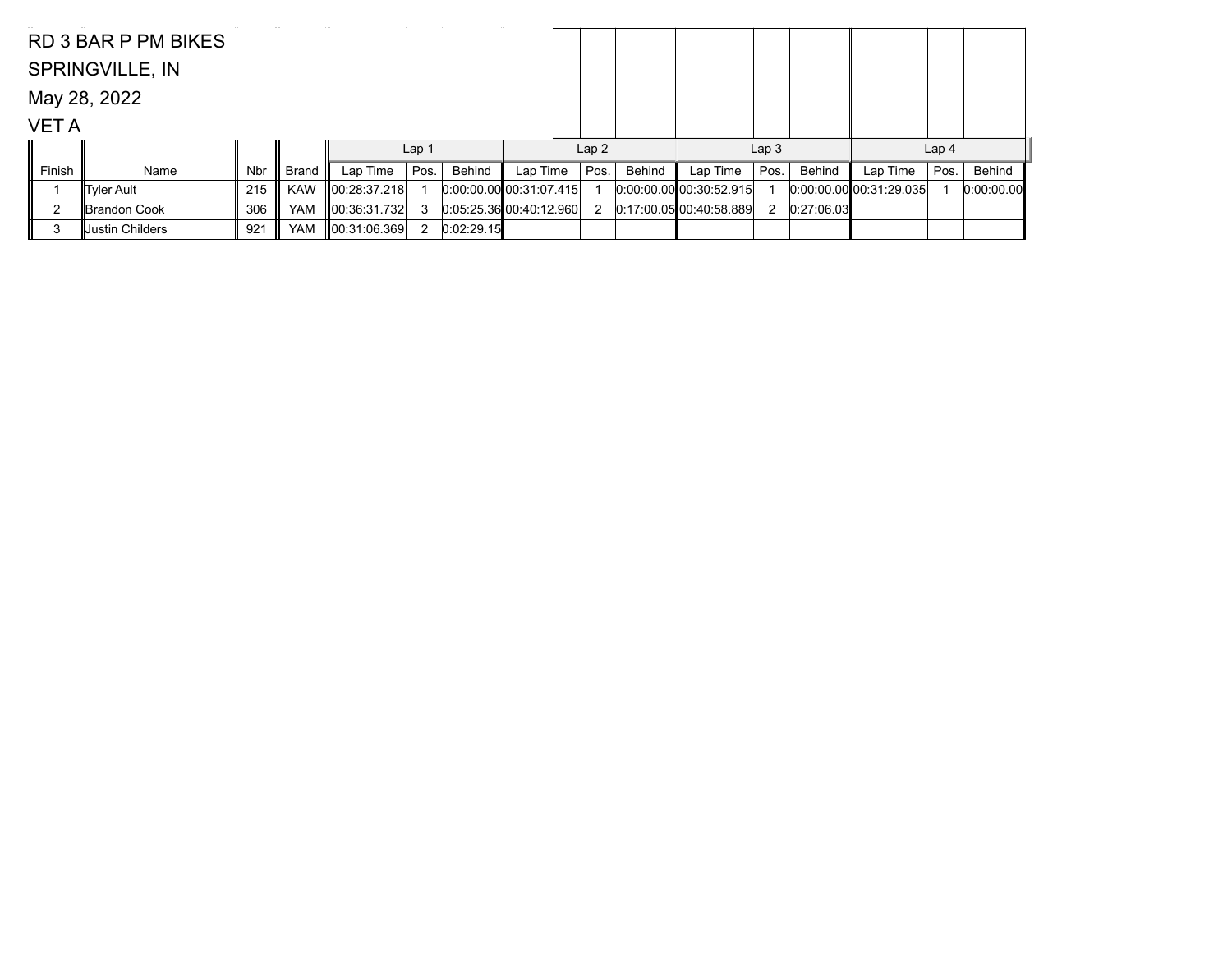|                 | RD 3 BAR P PM BIKES    |            |              |                    |                  |        |                                 |      |            |                           |                  |               |          |                  |        |
|-----------------|------------------------|------------|--------------|--------------------|------------------|--------|---------------------------------|------|------------|---------------------------|------------------|---------------|----------|------------------|--------|
|                 | <b>SPRINGVILLE, IN</b> |            |              |                    |                  |        |                                 |      |            |                           |                  |               |          |                  |        |
|                 | May 28, 2022           |            |              |                    |                  |        |                                 |      |            |                           |                  |               |          |                  |        |
| <b>SENIOR A</b> |                        |            |              |                    |                  |        |                                 |      |            |                           |                  |               |          |                  |        |
|                 |                        |            |              |                    | Lap <sub>1</sub> |        |                                 | Lap2 |            |                           | Lap <sub>3</sub> |               |          | Lap <sub>4</sub> |        |
| Finish          | Name                   | <b>Nbr</b> | <b>Brand</b> | Lap Time           | Pos.             | Behind | Lap Time                        | Pos. | Behind     | Lap Time                  | Pos.             | <b>Behind</b> | Lap Time | Pos.             | Behind |
|                 | ∥Steve Endres          | 210        | <b>KTM</b>   | 00:34:30.131       |                  |        | $[0:00:00.00]$ $[00:33:44.086]$ |      |            | $0:00:00.00$ 00:35:48.218 |                  | 0.00.00.00    |          |                  |        |
| ◠               | Thomas Grundsman       | 131        | <b>YAM</b>   | $\ 00:35:45.952\ $ |                  |        | 0.01:15.82 00:41:08.310         | 2    |            | 0.08:40.0400:36:34.337    |                  | 0:09:26.16    |          |                  |        |
| 3               | ∥Nathan Dimiceli       | 905        | <b>KTM</b>   | 00:36:08.842       |                  |        | 0.00.22.89 00.44.02.521         | 3    |            | 0:03:17.1000:42:20.691    |                  | 0:09:03.45    |          |                  |        |
| 4               | lDavid Stutzman        | 176        | <b>YAM</b>   | 00:48:56.298       |                  |        | $0:12:47.45$ 01:11:41.535       | 4    | 0:40:26.47 |                           |                  |               |          |                  |        |
|                 |                        |            |              |                    |                  |        |                                 |      |            |                           |                  |               |          |                  |        |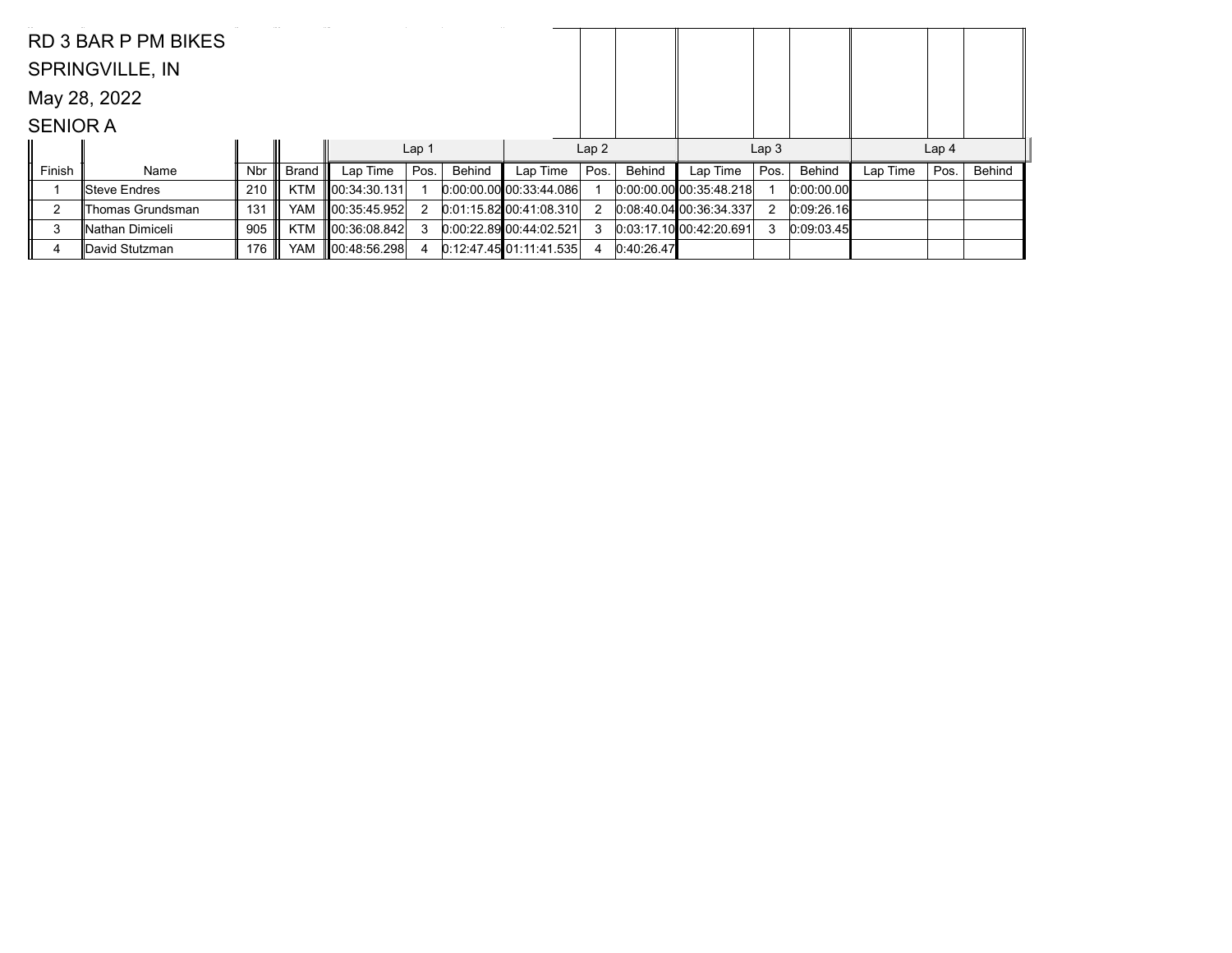|        | <b>RD 3 BAR P PM BIKES</b> |     |       |              |                  |            |          |      |        |          |                  |        |          |                  |        |
|--------|----------------------------|-----|-------|--------------|------------------|------------|----------|------|--------|----------|------------------|--------|----------|------------------|--------|
|        | <b>SPRINGVILLE, IN</b>     |     |       |              |                  |            |          |      |        |          |                  |        |          |                  |        |
|        | May 28, 2022               |     |       |              |                  |            |          |      |        |          |                  |        |          |                  |        |
|        | <b>SUPER SRA</b>           |     |       |              |                  |            |          |      |        |          |                  |        |          |                  |        |
|        |                            |     |       |              | Lap <sub>1</sub> |            |          | Lap2 |        |          | Lap <sub>3</sub> |        |          | Lap <sub>4</sub> |        |
| Finish | Name                       | Nbr | Brand | Lap Time     | Pos.             | Behind     | Lap Time | Pos. | Behind | Lap Time | Pos.             | Behind | Lap Time | Pos.             | Behind |
|        | ∥Kevin Sharpe              | 99  | YAM   | 00:44:17.646 |                  | 0:00:00.00 |          |      |        |          |                  |        |          |                  |        |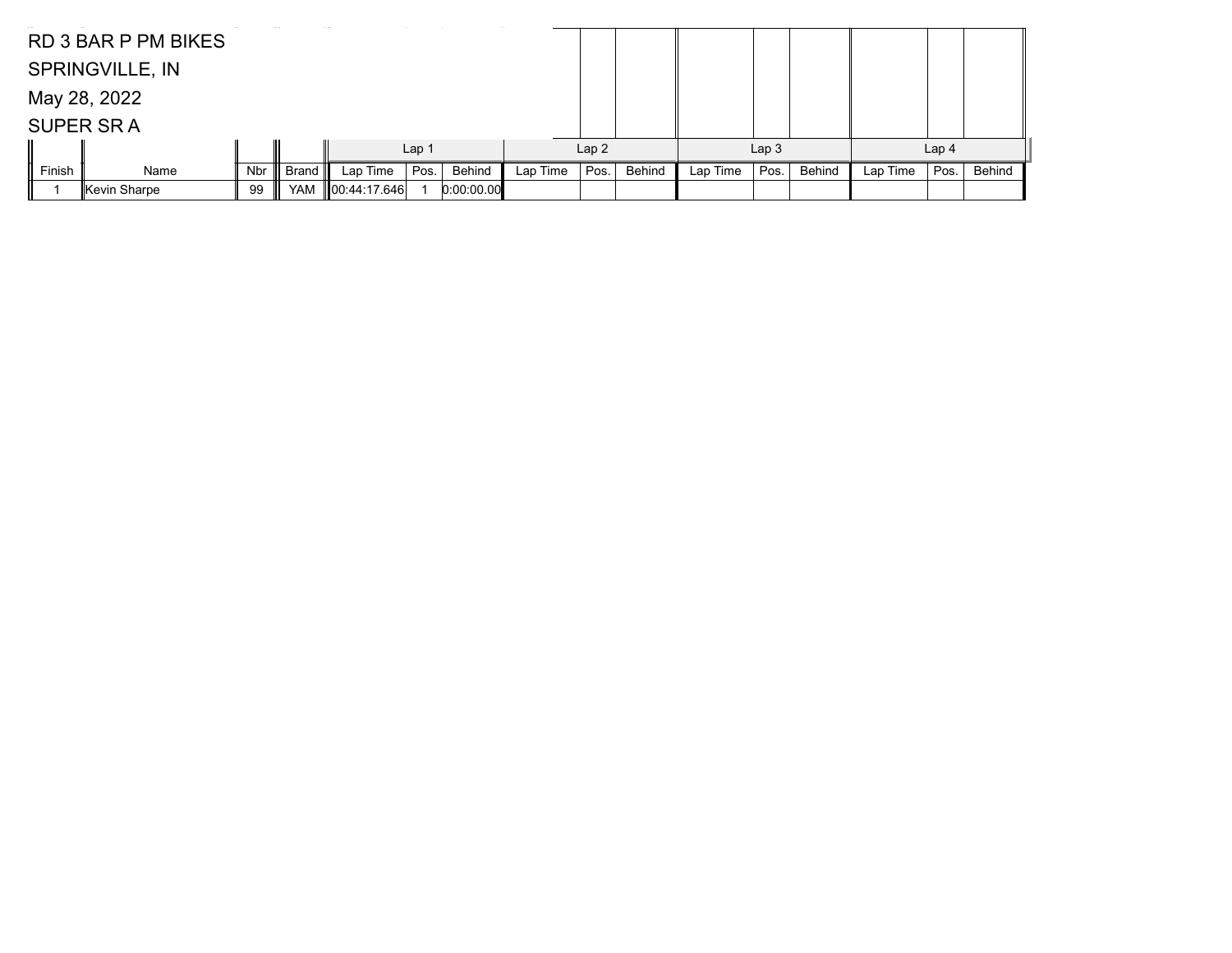|                | RD 3 BAR P PM BIKES    |            |              |                    |                  |            |                             |                |        |                           |                  |            |          |                  |        |
|----------------|------------------------|------------|--------------|--------------------|------------------|------------|-----------------------------|----------------|--------|---------------------------|------------------|------------|----------|------------------|--------|
|                | <b>SPRINGVILLE, IN</b> |            |              |                    |                  |            |                             |                |        |                           |                  |            |          |                  |        |
|                | May 28, 2022           |            |              |                    |                  |            |                             |                |        |                           |                  |            |          |                  |        |
| <b>OPEN B</b>  |                        |            |              |                    |                  |            |                             |                |        |                           |                  |            |          |                  |        |
|                |                        |            |              |                    | Lap <sub>1</sub> |            |                             | Lap2           |        |                           | Lap <sub>3</sub> |            |          | Lap <sub>4</sub> |        |
| Finish         | Name                   | <b>Nbr</b> | <b>Brand</b> | Lap Time           | Pos.             | Behind     | Lap Time                    | Pos.           | Behind | Lap Time                  | Pos.             | Behind     | Lap Time | Pos.             | Behind |
|                | ∥Wade Tucker           | 188        | <b>KTM</b>   | 00:30:41.369       |                  |            | 0.00.00.00 00.31:17.826     |                |        | $0:00:00.00$ 00:31:32.315 |                  | 0:00:00.00 |          |                  |        |
| $\overline{2}$ | ∥Aaron Hart            | 12         | <b>YAM</b>   | ∥00:38:23.305      |                  |            | 0.00:28.8400:36:08.456      | $\overline{2}$ |        | $0.12.32.56$ 00:41:20.333 |                  | 0:22:20.58 |          |                  |        |
| 3              | Jadyn Motsinger        | 155        | <b>KAW</b>   | 00:40:40.204       | 6                |            | 0.00:43.0200:37:46.058      | 3              |        | 0.03.54.50 00.43.26.982   |                  | 0:06:01.15 |          |                  |        |
| 4              | Ryder Marshall         | 139        | <b>KTM</b>   | $\ 00:39:57.184\ $ | 5                |            | $[0.01:33.87]$ 00:44:22.582 | 5              |        | $0.01:08.01$ 00:43:10.750 |                  | 0:05:37.27 |          |                  |        |
| 5              | Cody Southgate         | 369        | YAM          | 00:37:54.463       | 3                |            | 0.05:10.1200:45:17.292      | 4              |        | 0.04:45.49 00:48:19.023   |                  | 0:04:00.26 |          |                  |        |
| 6              | ∥Dylan Boyd            | 118        | <b>YAM</b>   | 00:32:44.341       | $\overline{2}$   | 0:02:02.97 |                             |                |        |                           |                  |            |          |                  |        |
|                |                        |            |              |                    |                  |            |                             |                |        |                           |                  |            |          |                  |        |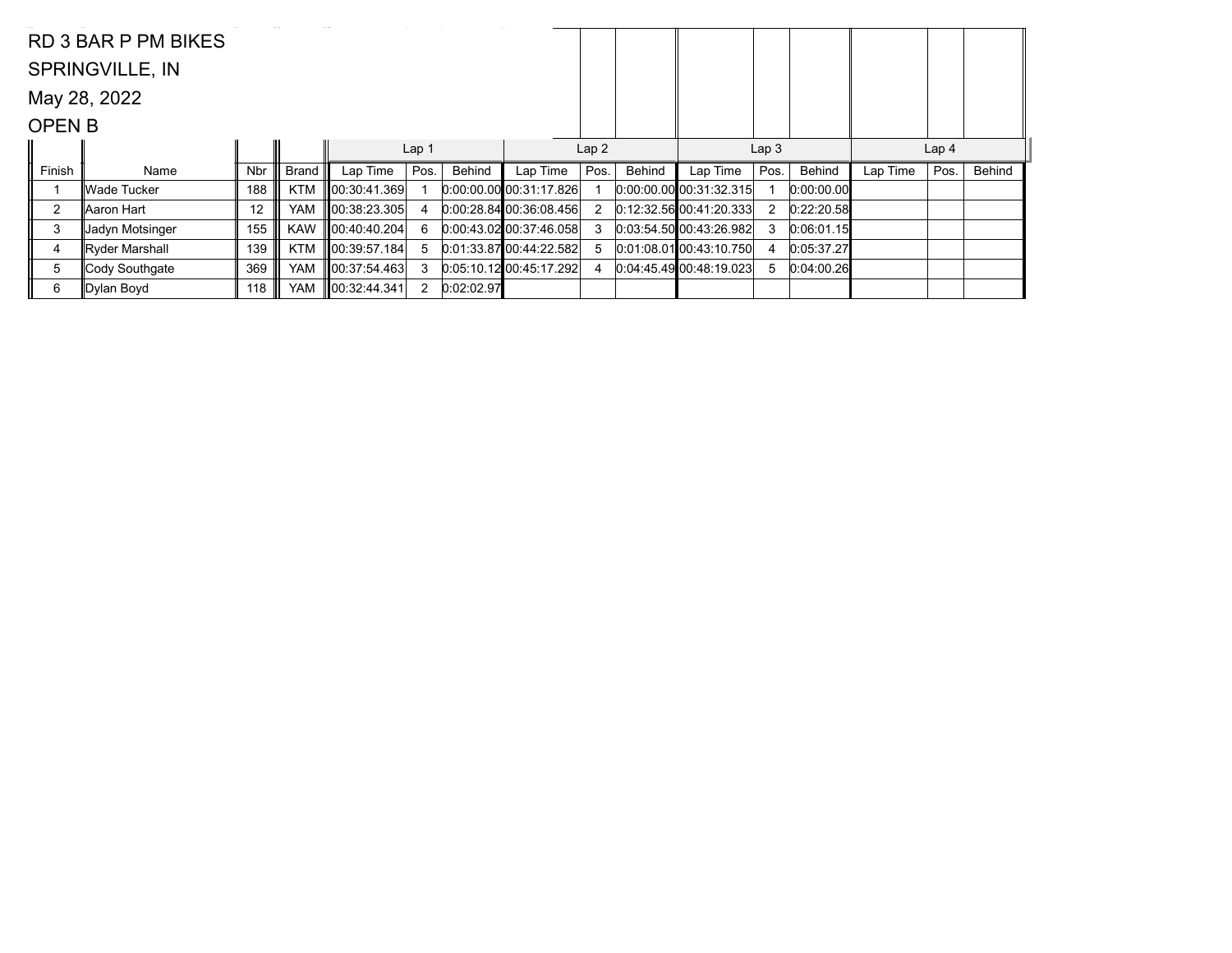|        | RD 3 BAR P PM BIKES    |            |              |              |                  |        |                           |      |            |                                 |                  |            |                         |                  |            |
|--------|------------------------|------------|--------------|--------------|------------------|--------|---------------------------|------|------------|---------------------------------|------------------|------------|-------------------------|------------------|------------|
|        | <b>SPRINGVILLE, IN</b> |            |              |              |                  |        |                           |      |            |                                 |                  |            |                         |                  |            |
|        | May 28, 2022           |            |              |              |                  |        |                           |      |            |                                 |                  |            |                         |                  |            |
| 250 B  |                        |            |              |              |                  |        |                           |      |            |                                 |                  |            |                         |                  |            |
|        |                        |            |              |              | Lap <sub>1</sub> |        |                           | Lap2 |            |                                 | Lap <sub>3</sub> |            |                         | Lap <sub>4</sub> |            |
| Finish | Name                   | <b>Nbr</b> | <b>Brand</b> | Lap Time     | Pos.             | Behind | Lap Time                  | Pos. | Behind     | Lap Time                        | Pos.             | Behind     | Lap Time                | Pos.             | Behind     |
|        | ∥Zach Dove             | 420        | YAM          | 00:32:37.521 | $\overline{2}$   |        | 0.00:58.73 00:33:07.226   |      |            | $[0:00:00.00]$ $[00:34:14.746]$ |                  |            | 0.00.00.00 00:34:36.587 |                  | 0:00:00.00 |
| 2      | Alex Noel              | 178        | YAM          | 00:31:38.790 |                  |        | $0:00:00.00$ 00:45:12.962 |      |            | 0:11:07.00 00:43:38.781         | 2                | 0:20:31.04 |                         |                  |            |
| 3      | Koby Stutzman          | 498        | YAM          | 00:40:32.634 | 3                |        | 0:07:55.11 00:41:35.261   | 3    |            | 0.05:16.1400:41.01.569          | 3                | 0:02:38.93 |                         |                  |            |
| 4      | ∥Devon Tuttle          | 985        | <b>HON</b>   | 00:43:32.466 | 4                |        | 0.02.59.83 00.57.41.668   |      | 0:19:06.23 |                                 |                  |            |                         |                  |            |
| 5      | ∥Brent Swango          | 505        | <b>HSQ</b>   | 00:45:54.637 | 5                |        | 0.02:22.1701:00:01.829    | 5    | 0:04:42.33 |                                 |                  |            |                         |                  |            |
|        |                        |            |              |              |                  |        |                           |      |            |                                 |                  |            |                         |                  |            |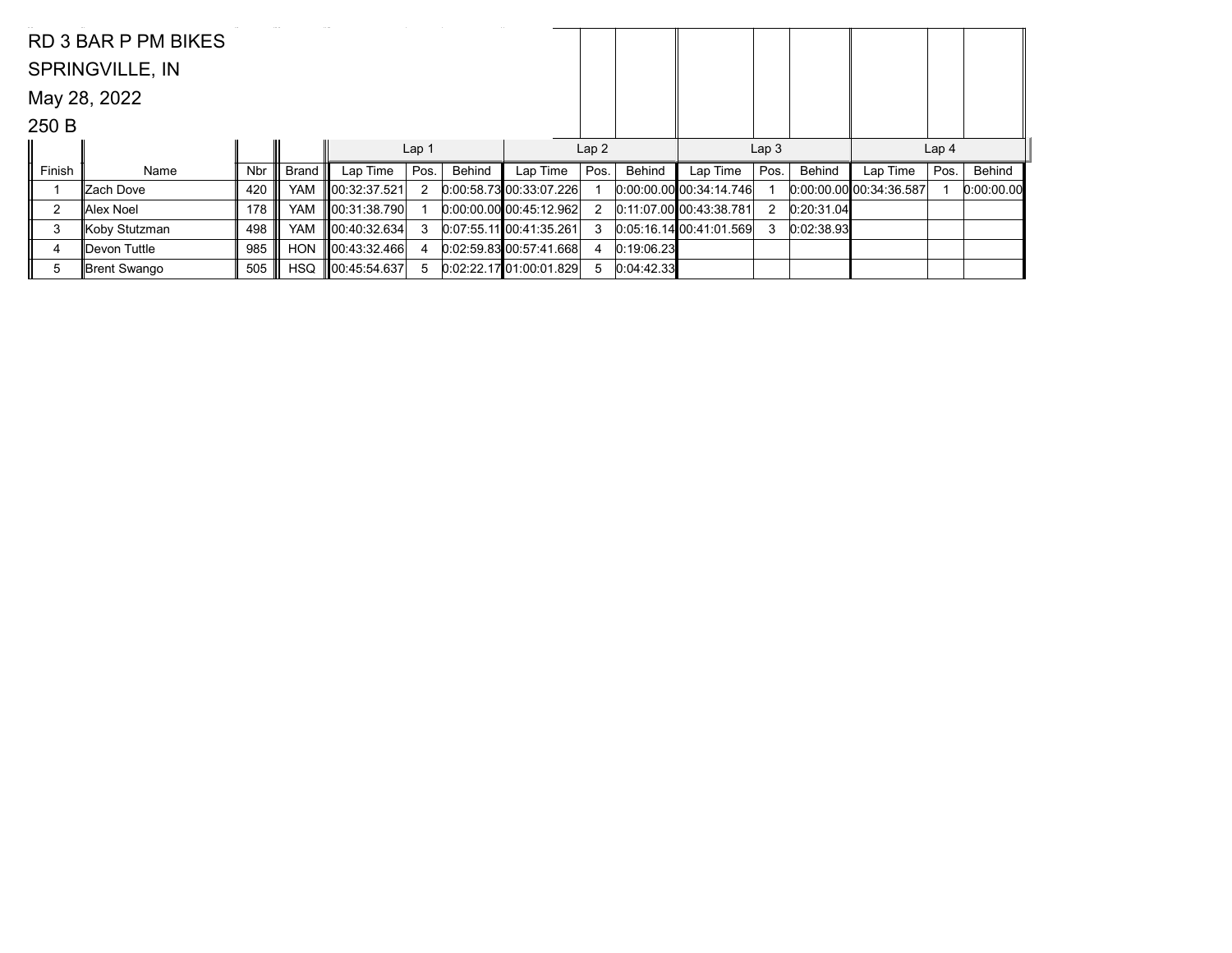|              | RD 3 BAR P PM BIKES    |     |              |              |                  |        |                                 |      |            |                              |                  |               |          |                  |        |
|--------------|------------------------|-----|--------------|--------------|------------------|--------|---------------------------------|------|------------|------------------------------|------------------|---------------|----------|------------------|--------|
|              | <b>SPRINGVILLE, IN</b> |     |              |              |                  |        |                                 |      |            |                              |                  |               |          |                  |        |
|              | May 28, 2022           |     |              |              |                  |        |                                 |      |            |                              |                  |               |          |                  |        |
| <b>VET B</b> |                        |     |              |              |                  |        |                                 |      |            |                              |                  |               |          |                  |        |
|              |                        |     |              |              | Lap <sub>1</sub> |        |                                 | Lap2 |            |                              | Lap <sub>3</sub> |               |          | Lap <sub>4</sub> |        |
| Finish       | Name                   | Nbr | <b>Brand</b> | Lap Time     | Pos.             | Behind | Lap Time                        | Pos. | Behind     | Lap Time                     | Pos.             | <b>Behind</b> | Lap Time | Pos.             | Behind |
|              | ∥Jay Pixley            | 799 | <b>YAM</b>   | 00:37:46.786 |                  |        | $[0:00:00.00]$ $[00:40:17.507]$ |      |            | $[0.00.00, 00]$ 00:42:04.900 |                  | 0:00:00.00    |          |                  |        |
| c            | IJeff Henderson⊹       | 974 | <b>YAM</b>   | 00:40:16.085 |                  |        | 0.02:29.29 00:40:55.069         | 2    |            | 0.03.06.86 00.40.11.070      | 2                | 0:01:13.03    |          |                  |        |
| 3            | lMike Koch             | 520 | KTM          | 00:45:32.767 | 3                |        | 0.05:16.68000:45:58.132         | 3    | 0:10:19.74 |                              |                  |               |          |                  |        |
|              |                        |     |              |              |                  |        |                                 |      |            |                              |                  |               |          |                  |        |